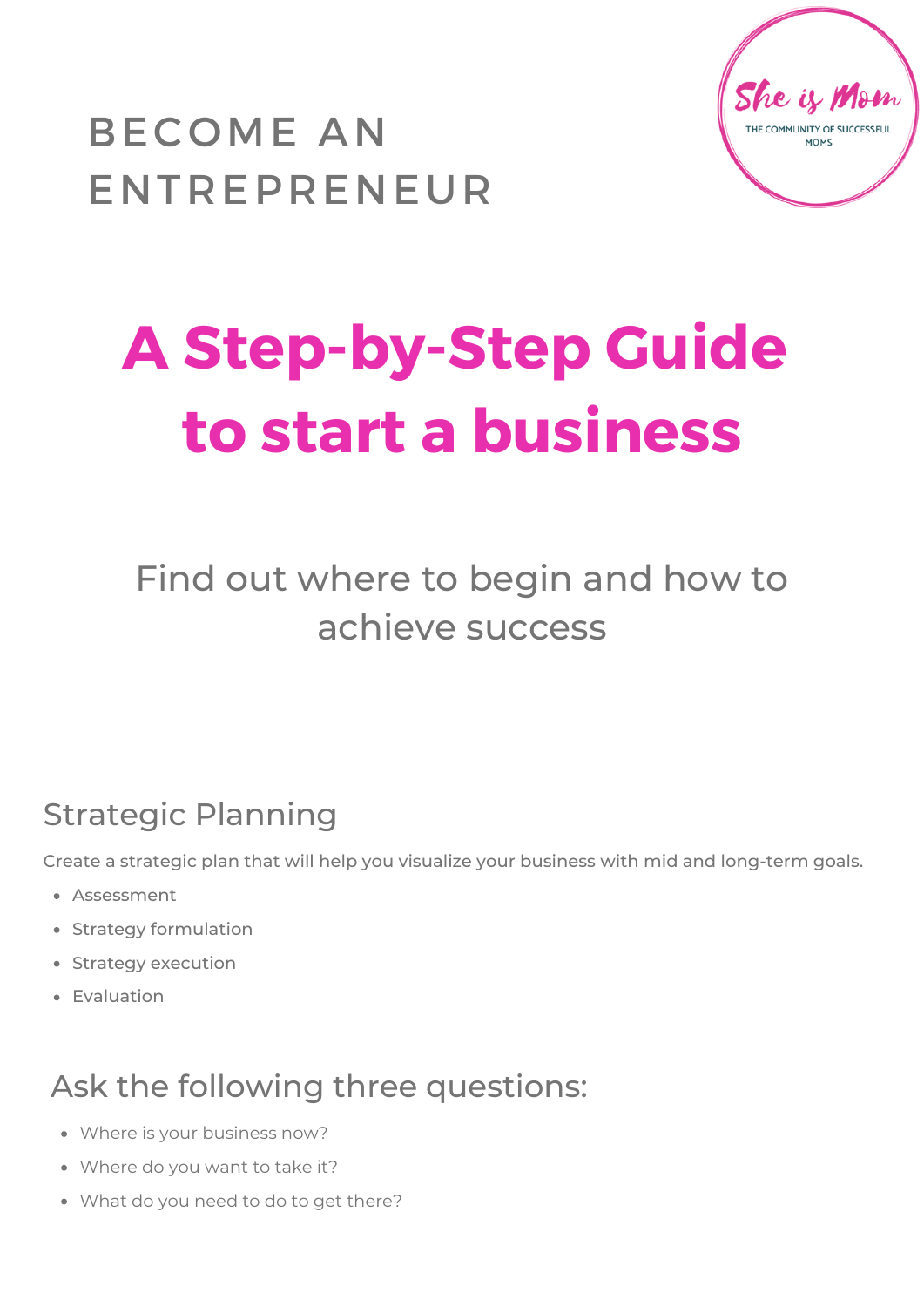## **DEFINE YOUR IDEA**

## Select a business name

The name of your business is very important, especially since you want it to be easy to remember and to always be the first choice in the minds of customers.

Some rules in choosing him:

- Choose a name you like
- Choose a long-term name, I would say forever
- Choose a short and easy to pronounce the name
- Give yourself time to find the right name
- The most important thing is that you believe in IT, do not let yourself be influenced by other people

After the idea, comes the name. The 2 unfold around each other.

If you have already chosen a name, congratulations.

If you want the chosen name to be the name of the website, it would be good to check on the [rotld.ro](https://www.rotld.ro/home/) website that the domain name is not already given.

The name must be registered with [OSIM,](https://osim.ro/en/home/) as a registered trademark and not risk being sued for copyright. If you don't have a name yet, there are specialized companies to help you choose a suitable name.

## Identify your target customers

Defining the customer segment will help you have online sales and visibility without spending a lot of money.

- You need to know your customers as well as possible,
- to know what their preferences are,
- what social media channels they are passionate about,
- what their age is,
- what keywords help you get closer to them.

## **WRITE A BUSINESS PLAN**

- A business plan is a written document describing a company's core business activities, objectives, and how it plans to achieve its goals.
- Not 2 business plans are the same, but the common elements are:

Executive summary: description of the company and its mission, the company's leadership, employees, operations, and location

Products and services: descriptions of the products and services, the company offers pricing, product lifespan, and benefits to the consumer, information about research and development (R&D), production, and processes.

Market analysis: whom the competition is, its strengths and weaknesses, the expected consumer expectations.

Marketing strategy: explains how the company will reach, attract and keep the customers and the marketing plans

Financial planning: includes financial statements, balance sheets or targets, and estimates for the first few years of the business.

Budget: composed of cost of development, manufacturing, marketing, staffing, and other expenses connected to the business.

You may find examples of business plans here:

<https://www.bplans.com/sample-business-plans/>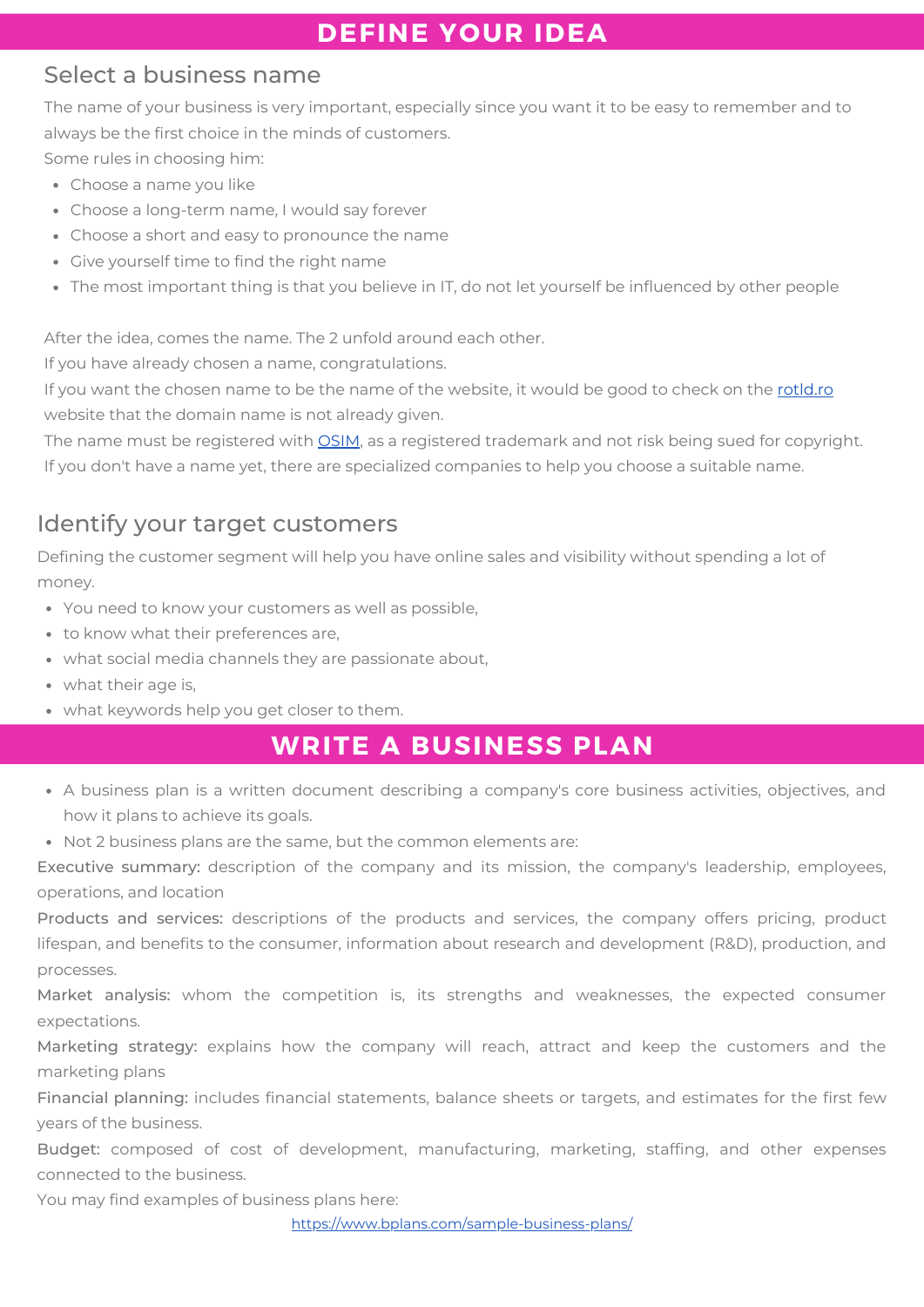## **FINANCIAL PLAN**

## Startup business model

- what business model will the business have

[https://bstrategyhub.com/50-types-of-business-models-the-best-examples-of-companies-using-it](https://bstrategyhub.com/50-types-of-business-models-the-best-examples-of-companies-using-it/)

#### Revenues & Costs & Prices

- Revenue categories (per customer / per period / per category)
- What are the factors that influence income
- Cost categories: fixed / variable; operational / investment / financial)
- How do you set a price so that it is the best possible price?

## Break-even analysis

- How much do you have to earn to cover the costs? or
- How much do you have to spend to bring in enough income to be profitable?
- Cost-benefit analysis for each category of product/service sold

## Financial reports:

- Income statement, balance sheet, cash flow statement
- Explaining the terms and setting a way of working (rules and procedures, financial discipline)
- Collaboration with accounting, so that its financial reporting can be analyzed at any time by the company's management
- Explain the differences between balance sheet, IS, and Cash Flow
- Do you have enough money in the bank to pay your suppliers and salaries? How do you make forecasts for receipts and payments?

## Managerial reporting:

- Do you know how to read accounting figures?
- How do you keep track of your financial activity?
- KPI setting and how to work with them

#### Funding options:

- Business loans / Business grants / Investors / Crowdfunding
- Preparing to present financial data to investors
- What financing methods are there and what are the differences?
- How do you make the forecasts for the next 2-3 years?
- How do you explain to investors past and future financial data?

## **SELECT A LEGAL STRUCTURE**

Sole proprietorship Partnership Limited liability company (SRL) Registered sole trader (PFA)

You choose a legal structure depending on the kind of business you plan to have and measure each one's plus and minus.

SRL (limited liability company) is a type of company - an independent entity, different from the person/persons who set it up and run it. It is a legal entity and the partner is liable for its obligations within the limits of the share capital.

PFA (Registered sole trader) is a type of economic enterprise, not a company. PFA does not acquire the status of the legal entity but is only the person of the holder, authorized to carry out a certain economic activity. Thus, the holder of a PFA is liable for his obligations with all personal property.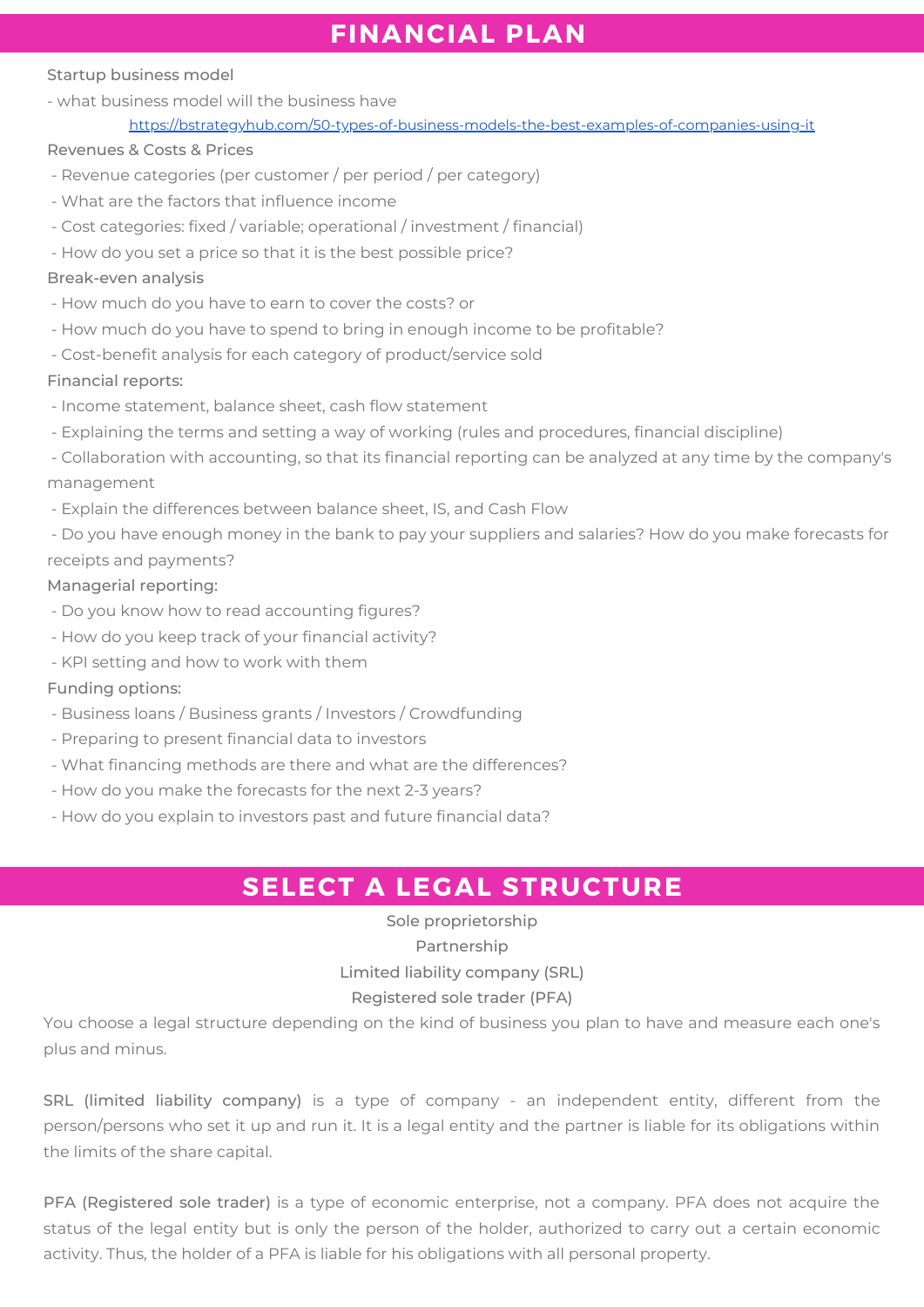#### PFA (Registered sole trader)

- You pay 10% net income tax (income minus expenses). It can be paid in real system or at the income rate.

- If the monthly net income is equal to or exceeds the minimum wage per economy (2300 lei in 2021), you pay the social contributions calculated at the minimum wage per economy (the contributions for 2021 are: pension 25% and health 10%).

- You can withdraw money from the company at any time, without paying tax .

- The accounting is quite simple and only one declaration is submitted per year (single declaration).

#### SRL (Limited liability company)

- You pay income tax (on turnover) of 1% if you have at least one employee and 3% if you have no employees.

- You pay a profit tax (income minus expenses) of 16% only when you have a turnover of 1,000,000 EUR / year.

- You can be employed by the company (and thus pay social security, health, etc.), but this is not mandatory.

- You cannot withdraw the money (the profit obtained) from the company at any time, but only quarterly or annually. The profit distributed to the associates is taxed at 5%.

- You need an accountant to keep track of income and expenses, employees, and to prepare and file tax returns.

It would be best to speak to a professional accountant to make sure you have the most legal structure to function as a company.

## **BUILD THE TEAM**

## Define roles and responsibilities

- Analysis of the specific needs of the business
- Based on the analysis, design the roles that will be defined
- Roles are also defined following responsibilities
- It should be borne in mind that the roles fall within a COR code Classification of Occupations in Romania

## Define the organisation chart

Business organisation, departments, and subordination. An organisational chart (often called organisation chart, org chart, organigram(me), or organogram) is a diagram that shows the structure of an organisation and the relationships and relative ranks of its parts and positions/jobs.

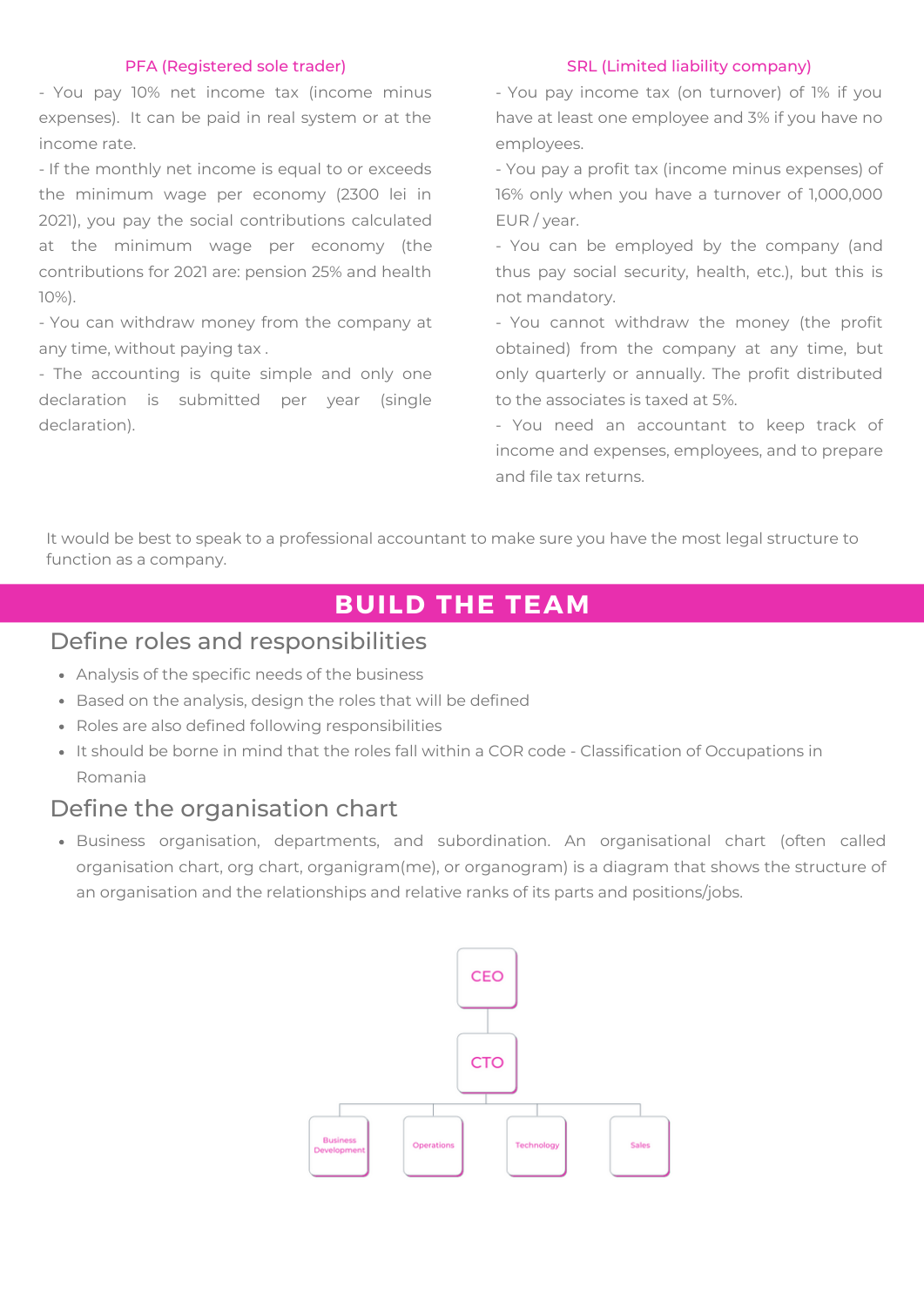## **CHOOSE THE VENDORS**

- Understanding business objectives and based on identifying needs
- Based on the needs, the identification of vendors who can support the business in its growth is made
- The market of the sellers is prospected and it is good to take into account what competitors are in the market
- Choose reliable suppliers you can rely on
- Do not experiment on your business, choose a supplier already tested in the market
- Create a strong networking network
- Establish relationships, not contacts.

## **COMPANY & PERSONAL BRANDING**

## **Website**

- Creating a website is as important as creating a Facebook and LinkedIn page.
- The website gives confidence and visibility.
- If you are a technical, patient, and creative person, you can create your own website with the help of platforms that offer complete services (from site templates to hosting solutions, marketing, and even online payment system, if you have a marketplace):

## [wix.com](https://www.wix.com/), [Shopify,](https://www.shopify.com/) [WordPress](https://wordpress.com/))

- If you don't have the time or patience, there are companies and freelancers who can create your website.
- Give the site an important part because it is the mirror of your product.
- It must contain as much information as possible, in as little space as possible, be easy to use and operate as quickly as possible.

## Logo

- After choosing the name and before creating the website, you must create a logo.
- The logo is the name of the company transposed into the design.
- There are creative people who do this, they help you find the best design for you, also with business cards, email signatures, promotional materials, social media banners, etc.
- In general, agencies that offer web design services include in their services part of logo creation and branding.

## Social Media

- Use social media to make your business known.
- Use Facebook, Linkedin, Instagram, the condition being to have a distinct approach, but also a consistency of posts.
- There is a fairly common trend, that of creating accounts on more and more networks, but without having a marketing strategy and a specificity.
- Connect with people! Build a strong network and contribute to its growth.
- Be visible and stand out through the distributed content.
- Transpose in social media the partnerships you have, which can increase your visibility and attract new customers.
- Choose to invest in content marketing and address a niche, a target audience, in relation to the services you offer.
- Use visual content (photos, videos, infographics, live) to generate a higher engagement.
- Keep in mind that visuals are processed much faster than text, with people remembering more of what they saw than what they read.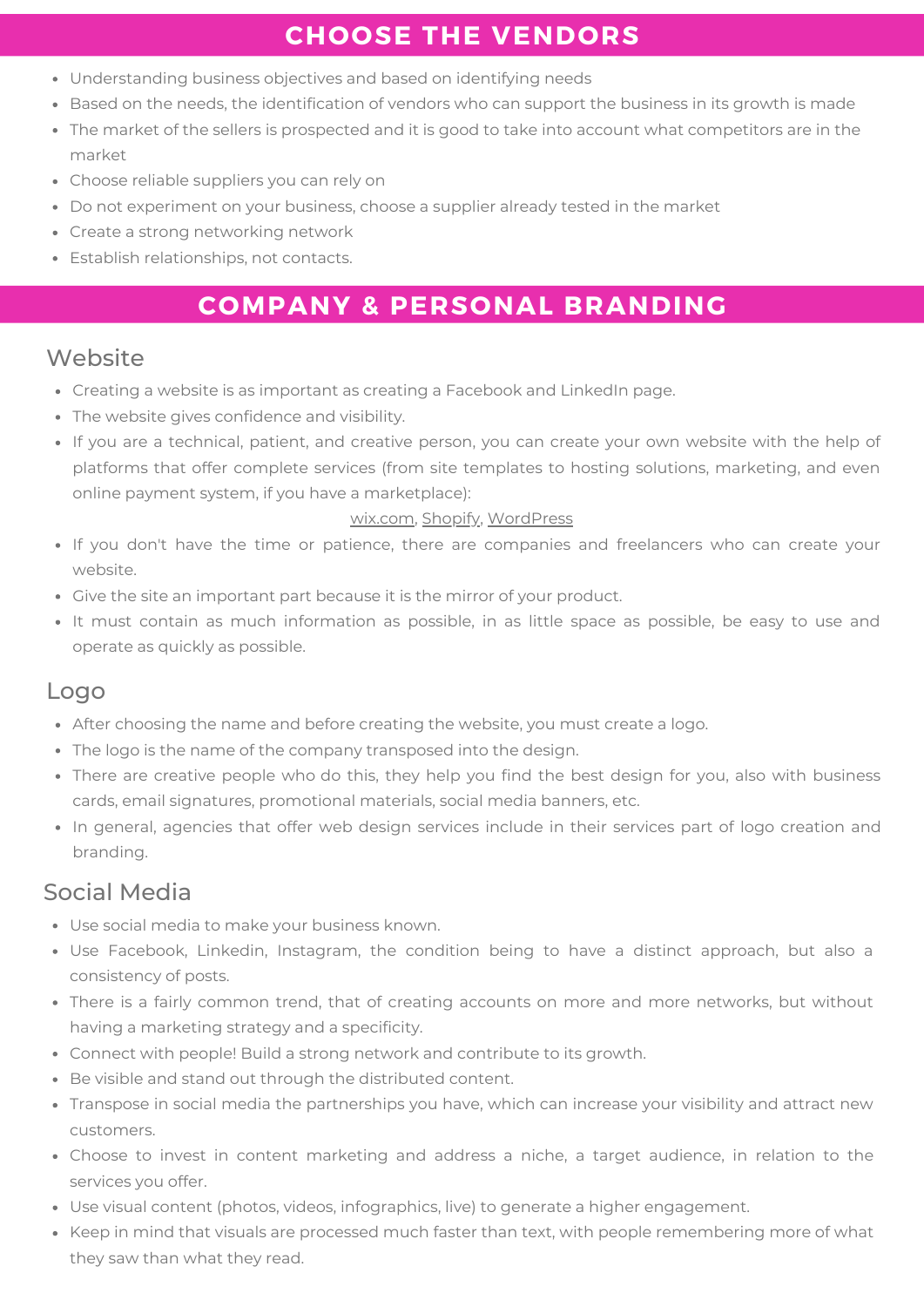## Employer Branding

- The reputation of the employer is built from the beginning
- What exactly is it and how is it measured?
- The reputation of the employer is the perception that people have about your company strictly from a professional point of view, how you behave with the employees, how you deliver your promises towards them
- It is most easily measured in the recruitment area, by the desire of as many candidates who want to work for your company

## Marketing Plan

Marketing is one of the most significant expense for companies. The marketing plan helps you create your strategy in the short, medium, and long term.

The marketing plan includes:

- Description of your product or service.
- Market analysis.
- Marketing goals and objectives.
- Pricing details.
- Advertising plan.
- Marketing budget.

Product, price, promotion, place, packaging, positioning, and people are the 7 elements you must constantly evaluate.

#### The main contents of a marketing plan are:

Executive Summary Situational Analysis SWOT Analysis Objectives Marketing Strategy Action Program Financial Forecast Controls

A complete marketing plan typically includes:

## Current Situation

Economic State, Legal State, Governmental State, Technological State, Ecological State, Sociocultural State, Supply chain State

## Market Analysis

• Market definition, Market size, Market segmentation, Industry structure, and strategic groupings, Competition and market share, competitors' strengths and weaknesses, Market trends

## Consumer Analysis

• Buying decision, Participants, Demographics, Psychographics, Buyer motivation and expectations, Loyalty segments

## Internal

- Company Resources Finances, People, Time, Skills
- Objectives The mission statement and Vision statement, Corporate objectives, Financial objective, Marketing objectives, Long term objectives, Description of the basic business philosophy
- Organisational Culture

#### Situation Analysis

External threats, External opportunities, Internal strengths, Internal weaknesses, Critical success factors in the industry, Sustainable competitive advantage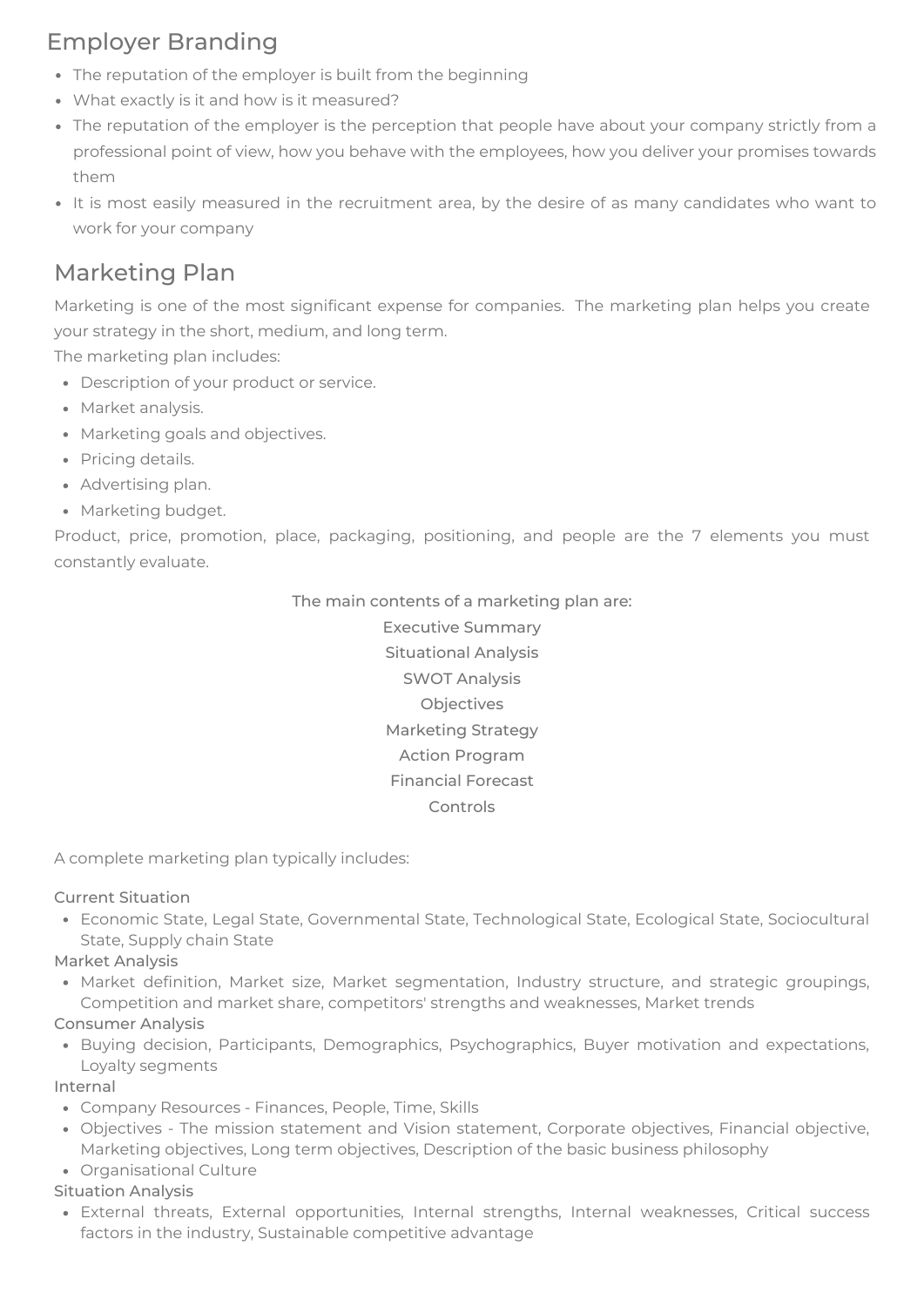## Marketing Research

 $\bullet$  Information requirements, Research methodology, Research results

## Marketing Strategy - Product

- Unique selling proposition (USP), Product mix, Product strengths, and weaknesses, Perceptual mapping
- Product life cycle management and new product development, Brand name, brand image, and brand equity, Augmented product

#### Marketing Strategy segmented

By product, By customer segment, By geographical market, By distribution channel

## Marketing Strategy - Price

Pricing objectives, Pricing method, Pricing strategy, Discounts, and allowances, Price zoning, breakeven analysis at various prices

## Marketing Strategy - Promotion

• Promotional goals, Promotional Mix, Advertising reach, frequency, and media, Salesforce requirements, techniques, and management, Sales promotion, Publicity and public relations, Electronic Promotion (e.g.: web, or telephone), Word of Mouth Marketing, Viral Marketing,

## Marketing Strategy - Distribution

Geographical coverage, Distribution channels, Physical distribution and logistics, Electronic distribution

## Implementation

Personnel requirements, Assigning responsibilities, Giving incentives, Training on selling methods, Financial requirements, Management information systems requirements, Month-by-month agenda, Gantt chart, Monitoring results and benchmarks, Adjustment mechanism, Contingencies (what ifs)

## Financial Summary

Assumptions, Pro-forma monthly income statement, Contribution margin analysis, Breakeven analysis,

#### Scenarios

• Prediction of future scenarios, Plan of action for each scenario

## Controls

Performance indicator, Feedback Mechanisms

Pictures and specifications of products, Results from completed research